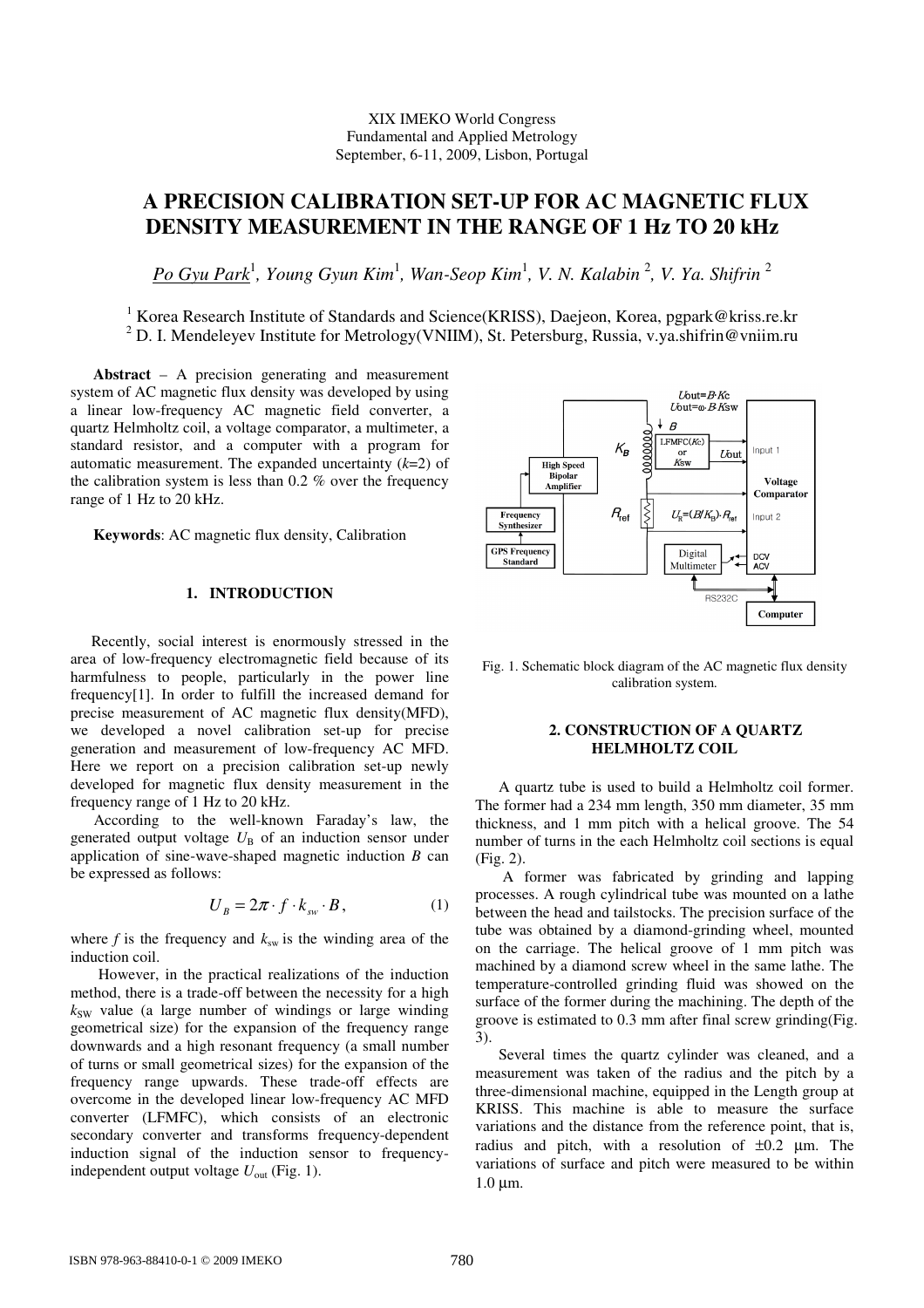We have wound the gold-plated wire along the groove of a former. The wire diameter is measured to be  $(810.0 \pm 0.2)$ µm. After wire winding, there was no noticeable change in the dimensional variation between the former and Helmholtz coil. Figure 4 show photograph of the constructed a Helmholtz coil.



Fig. 2. Configuration of the designed a Helmholtz coil.



Fig. 3. Photograph of pitch shape in Helmholtz coil former.



Fig. 4. Photograph of the constructed a Helmholtz coil.

#### **3. APPARATUS**

For precise measurements of AC MFD and convenient use of the calibration system, a LFMFC and a voltage comparator were designed and developed.

Figure 1 shows a schematic block diagram of the AC MFD calibration system. The apparatus consists of a Helmholtz coil, a LFMFC, a standard resistor, a voltage comparator, a digital multimeter, a synthesizer, and a power amplifier. Here the following symbols are used: *B* is the magnetic flux density of standard coil,  $R_{ref}$  represents the standard resistor,  $k<sub>C</sub>$  denotes the conversion coefficient of the LFMFT.

The main application of the LFMFC is precise conversion of an AC MFD to AC voltage and precise measurements of an AC MFD together with a AC voltmeter [2][3]. The total conversion coefficient becomes close to the value of 100 µV/nТ, which allows a direct readout of a MFD in using the indications of the voltmeter.

The DC coil constant was measured by Cs-He atomic magnetic resonance(AMR) magnetometer, standard resistor, Zener voltage standard, and current source. The coil constant at the center was 272.7115 µT/A in agreement with the calculation result within 0.1 %.

The voltage comparator is used to improve the accuracy and to automate the calibration process of AC MFD measurement instruments. It contains a switchboard with channels, a differential preamplifier, a precision rectifier, second- and fourth-order Butterworth low frequency filters, a built-in voltmeter and a RS232C interface. The secondand fourth order filters can be used to form a sixth-order filter.

The operation principle of the voltage comparator is a combination of the LFMFC output voltage *U*out and voltage  $U_R$  of a standard resistor  $R_{ref}$ . Thus, if the value of the resistance  $R_{\text{ref}}$  is selected so as to satisfy equality  $R_{\text{ref}} = k_C \cdot k_B$ , the result will be  $U_R = U_{out}$ , i. e., the two output voltages will be equal, where the error of the voltmeter is excluded from the results of the measurements. For the calibration of the measuring coil to ensure that  $U_R = U_{\text{out}}$ , the value of  $R_{\text{ref}}$ should be found according to the condition:  $R_{\text{ref}} = \omega k_{\text{sw}} k_{\text{B}}$ .

The voltage comparator has also a manual mode that can be used for low accuracy measurements with the built-in voltmeter. The basic operating mode of the voltage comparator is comparison to that of the voltmeter in mode of the DCV.

The digital multimeter is used to measure the AC or DC voltage and also for measurement of frequency of the AC voltage. Therefore, at frequencies above 10 Hz, the AСV mode of the voltmeter is typically used.

Operation of the voltage comparator and the voltmeter is controlled by a personal computer (PC) over a RS232C interface. A PC рrоgrаm allows the execution of the following operations: measuring the voltage from the output of the LFMFC or the measuring coil, measuring the voltage across the standard resistor, and measuring the AC MFD frequency. It is also used to calculate the coil constant  $k<sub>B</sub>$  or the constant  $k_{sw}$  of the measuring coil at the chosen frequency. Fig. 5 shows photograph of coil constant measurement.

Figure 6 reveals the measured coil constant of the Helmholtz coil as a function of frequency (a) and standard deviation of the 10 measurements (b) in the range of 1 kHz to 20 kHz.